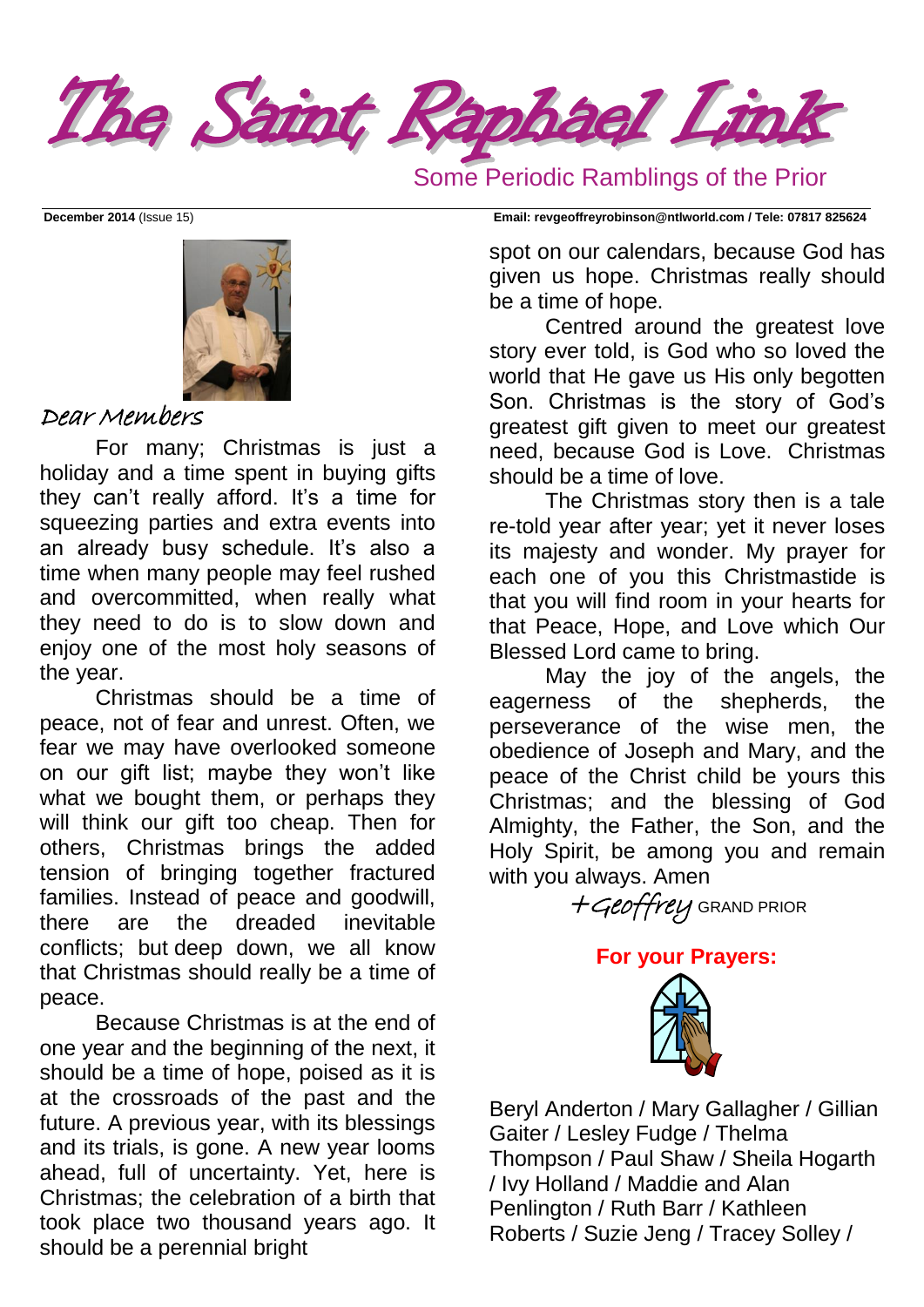Ian & Anne Weatherall / Marlene Addy / Pauline Weatherall / Ray & Doreen Connell / Margaret Smith / Florence Palmer / Sadie Sutton / Peter Bell / Norman Winstanley / Ruby & Calvin Brindley *(Gozo)* / John Leatherland, bishop / William Collier / Tania Walker / Tommy Ryan / John Bartle / Michael Greer / Brian Adams / Vicky Grimshaw / Patricia Grant / Brian Barber / Elizabeth Mills / Helen Kalli / Christine Felton / Lidia Flemming / Vera Balmforth / Tracey Rouse / Paul Sheridan / Roy Howard / Elaine Ingham / Carol Sagar / Albert Jones / Diane Shipton and Derek her father / Baby Charlotte Park / Nicole Vendettuoli / Tyler Page / Pat Crawshaw / Julie Stelling / Hannah Hudson . Cath Bromilow / Archbishop Norman Dutton (in hospital) / Bishop Mike Ward / Margaret Rixon / Vivienne Ainsworth / Jo Kelley.

Answers to Locations: 1.Durham Castle / 2, Portsmouth Harbour / 3. Roman Baths in the City of Bath.

### **Calendar of Saints**



**SAINT NICHOLAS HIS [FEAST DAY](http://www.catholic.org/saints/f_day/) IS DECEMBER 6TH.**

#### *The Man Behind the Story of Father Christmas / Santa Claus*

St. Nicholas was a Bishop who lived in the fourth century AD in a place called Myra in Asia Minor (now called Turkey). He was a very rich man because his parents died when he was young and left him a lot of money. He was also a very kind man and had a reputation for helping the poor and giving secret gifts to people who needed it. There are several legends about St. Nicholas, although we don't know if any of them are true!



*Image from the St. Nicholas Centre*

The most famous story about St. Nicholas tells how the custom of hanging up stockings to get

presents in first started! It goes like this: There was a poor man who had three daughters. He was so poor, he did not have enough money for a dowry, so his daughters couldn't get married. (A dowry is a sum of money paid to the bridegroom by the brides parents on the wedding day. This still happens in some countries, even today.) One night, Nicholas secretly dropped a bag of gold down the chimney and into the house (This meant that the oldest daughter was then able to be married.). The bag fell into a stocking that had been hung by the fire to dry! This was repeated later with the second daughter.

Finally; determined to discover the person who had given him the money, the father secretly hid by the fire every evening until he caught

Nicholas dropping in a bag of gold. Nicholas begged the man to not tell anyone what he had done, because he did not want to bring attention to himself. But soon the news got out and when anyone received a secret gift, it was thought that maybe it was from Nicholas. Because of his kindness Nicholas was made a

Saint. St. Nicholas is not only the saint of children but also of sailors! One story tells of him helping some sailors that were caught in a dreadful storm off the coast of Turkey. The storm was raging around them and all the men were terrified that their ship would sink beneath the giant waves. They prayed to St. Nicholas to help them. Suddenly, he was standing on the deck before them. He ordered the sea to be calm, the storm died away, and they were able to sail their ship safely to port.

## **Story Corner**

**The Gold Wrapping Paper - An Inspirational Short Christmas Story**



Once upon a time, there was a man who worked very hard just to keep food on the table